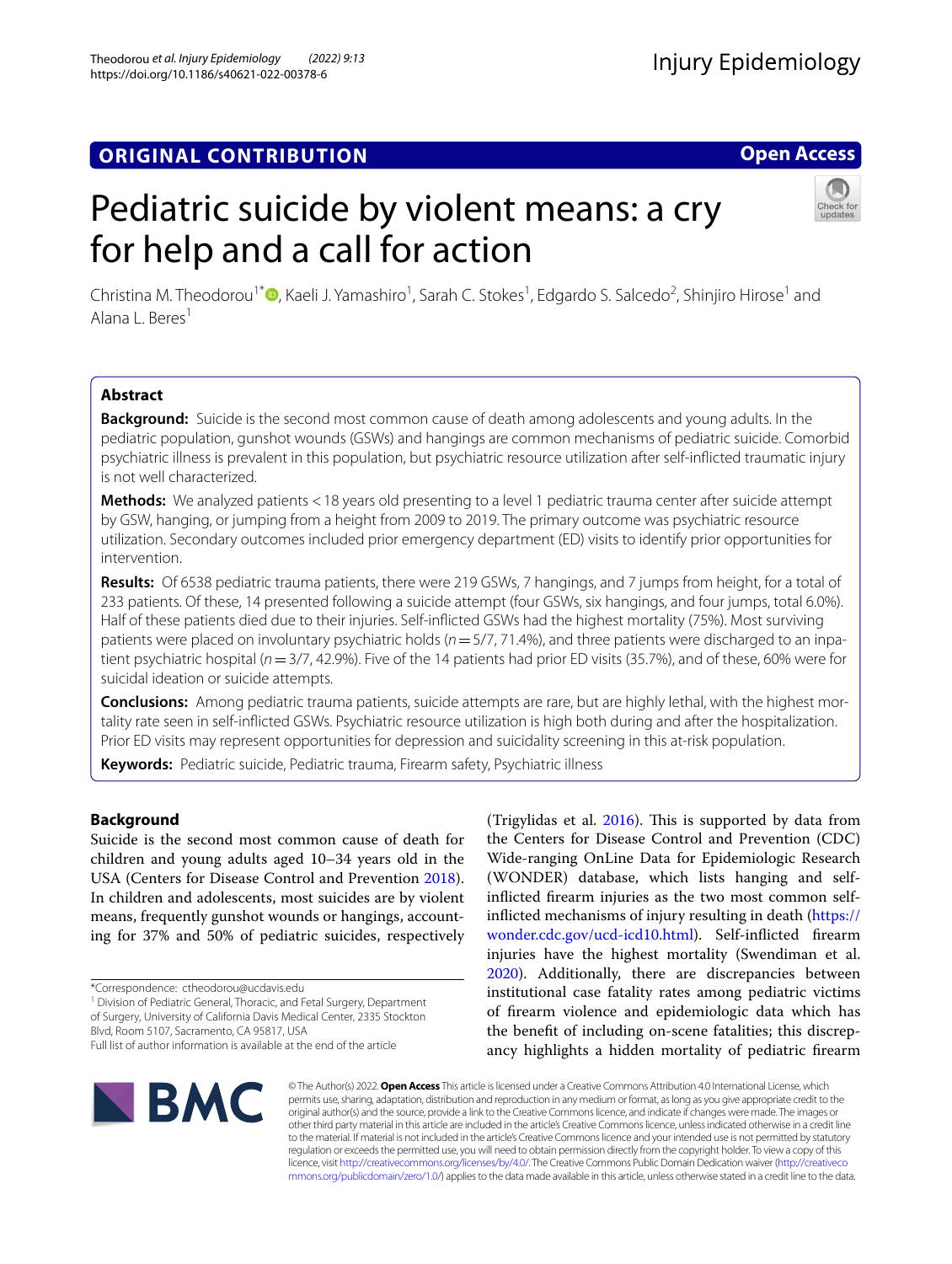violence (Theodorou et al. [2022](#page-4-3)). In the state of California alone, according to the California Department of Public Health Overall Injury Surveillance Tool ([https://epice](https://epicenter.cdph.ca.gov) [nter.cdph.ca.gov](https://epicenter.cdph.ca.gov)), from 2009 to 2015, there were 65,000 pediatric patients injured in non-fatal suicide attempts, accounting for 100 per 100,000 children and adolescents. Fatal suicides occurred much less frequently, at 1 per 100,000 children and adolescents, but were responsible for 634 deaths over the time period. These were most commonly by hanging (351 deaths) or by frearm (166 deaths). The magnitude of the problem is enormous.

Preventative efforts have focused on gun safety education for caregivers (Grossman et al. [2005](#page-4-4)) and depression and suicidality screening in primary care settings (Sisler et al. [2020](#page-4-5)). Access to frearms is a known risk factor for pediatric suicide (Flaherty and Klig [2020\)](#page-4-6), and limiting access has been a focus of preventative measures (Mann and Michel [2016\)](#page-4-7). Children and adolescents who attempt suicide or die by suicide have a high incidence of psychiatric illness, and most suicide attempts that result in the patient's death are precipitated by an identifable trigger in the patient's life, most commonly interpersonal problems with a signifcant other (31%), with a parent (13%), or recent death of a loved one (8%) (Molina and Farley [2019](#page-4-8)). Outside of self-inficted frearm injuries, there is a paucity of literature reporting on the epidemiology of patients presenting as trauma activations following suicide attempts (Miller et al. [2002](#page-4-9); Li et al. [1997;](#page-4-10) McLoughlin et al. [2019\)](#page-4-11). An understanding of the patients who attempt suicide by violent means, and the resources utilized, is critical for the pediatric providers caring for these patients.

We aimed to characterize the frequency of suicide attempts in pediatric victims of traumatic injury with identifable self-inficted mechanisms of injury who survived to present to the hospital, focusing on injury mechanisms with high rates of intentional self-harm, including frearm injuries, hangings, and jumps from height. We investigated rates of psychiatric resource utilization and prior presentations to the emergency department.

# **Methods**

# **Study design and setting**

Following institutional review board approval, our level 1 pediatric trauma center registry was queried for all pediatric traumas<18 years old who sustained gunshot wounds (GSW), hangings, and jumps from height 1/1/2009–7/1/2019. Chart review was performed to determine if the injury was intentionally self-inficted (suicide attempt). Patients were excluded if the injury was accidental, inficted by another person, or if the injury intent could not be determined. The primary outcome was psychiatric resource utilization, defned as inpatient psychiatric consultation and discharge to acute inpatient psychiatric facilities following the index trauma hospitalization. Information was collected on demographics, injury mechanism, prior emergency department (ED) visits or trauma activations, prior psychiatric diagnoses, injury severity scores (ISS), hospital length of stay (LOS), and 30-day and 1-year ED visits and readmissions. Case fatality rates were calculated by mechanism.

Descriptive statistics were performed. Categorical data are presented as proportions and percentages. All continuous data were nonparametric and are presented as median and interquartile range (IQR). Analysis was conducted using SAS (SAS, version 9.45; SAS Institute Inc).

# **Results**

# **Overall patient characteristics**

From 1/1/2009 to 7/1/2019, there were 6538 pediatric trauma admissions. Of these, there were 219 GSWs, 7 hangings, and 7 jumps from height, for a total of 233 patients. One patient with a self-inficted GSW to the head was excluded due to inability to determine if the injury was intentional. There were 218 patients with injuries inflicted by others  $(n=199)$  or unintentional selfinflicted injuries  $(n=19)$ , including 215 patients injures by GSW, 1 accidental hanging, and 3 jumps from height without suicidal intent. Thus, fourteen patients were identifed as presenting after intentional self-inficted injuries (suicide attempts, 6.0%). The remaining trauma admissions were due to other mechanisms of injury, such as motor vehicle collisions, ground-level falls, or recreational injuries.

The fourteen patients who presented following suicide attempts were mostly male  $(n=9/14)$ , and adolescents (median age [1](#page-2-0)6, range  $8-17$  years old) (Table 1). The mechanisms of injury were GSW (*n*=4), hanging (*n*=6), and jumps from a height  $(n=4)$ . Of the GSWs, three were to the head and the remaining patient sustained a GSW to the chest.

# **Outcomes**

The in-hospital mortality rate was 50%  $(n=7/14)$ ; two patients died in the ED and five died in the ICU. The case fatality rate was highest for self-inficted GSWs (*n*=3/4, 75%), followed by hangings (*n*=4/6, 66.7%), with no deaths due to intentional jumps.

Seven patients survived, and all were seen by the inpatient psychiatry team (Table [2](#page-2-1)). Most were placed on involuntary psychiatric holds (*n*=5/7, 71.4%), and three patients were discharged to an inpatient psychiatric hospital ( $n=3/7$ , 42.9%). The four patients who were not discharged to an inpatient psychiatric hospital were cleared for safe discharge home with family by the psychiatry team. One patient returned to the ED within 30 days for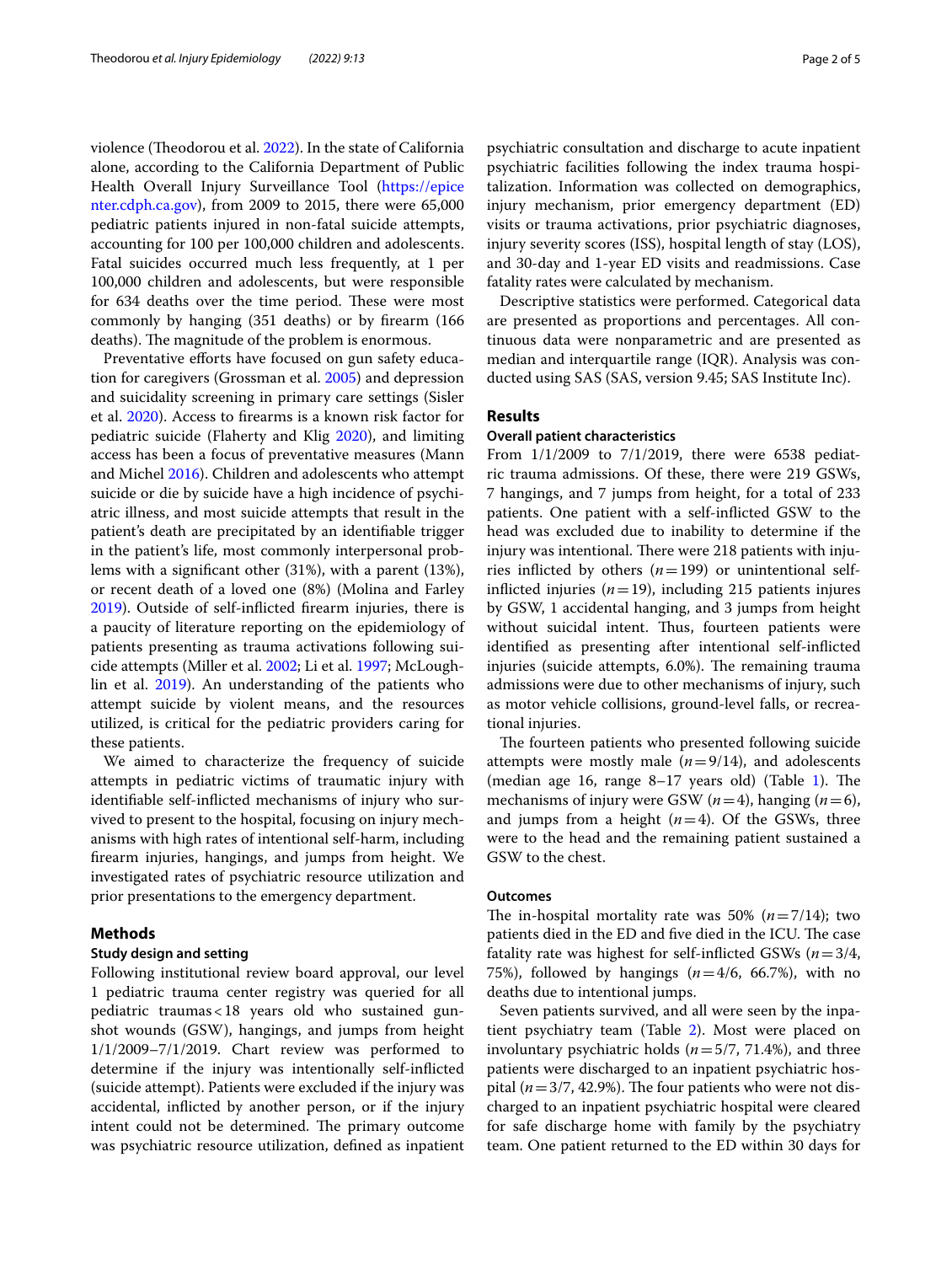<span id="page-2-0"></span>**Table 1** Characteristics and outcomes of patients presenting following suicide attempt

|                                          | Suicide attempt<br>$n = 14$ |
|------------------------------------------|-----------------------------|
| Age, years: median (IQR)                 | $16(13-17)$                 |
| Sex, % male: n (%)                       | 9(64.3)                     |
| Transfer: $n$ (%)                        | 6(42.9)                     |
| Weekday presentation: n (%)              | 7(50.0)                     |
| Overnight presentation: n (%)            | 8(57.1)                     |
| Mechanism: n (%)                         |                             |
| GSW                                      | 4(28.6)                     |
| Jump                                     | 4(28.6)                     |
| Hanging                                  | 6(42.9)                     |
| ISS: median (IQR)                        | $20.5(4-25)$                |
| Hospital LOS, days: median (IQR)         | $2(1-11)$                   |
| ICU admission: $n$ (%)                   | 9(64.3)                     |
| ICU LOS, days: median (IQR)              | $1.5(1-6.5)$                |
| Mechanical ventilation: n (%)            | 8(57.1)                     |
| Ventilator days: median (IQR)            | $1(1-2)$                    |
| Underwent surgical intervention: $n$ (%) | 3(21.4)                     |
| In-hospital mortality: $n$ (%)           | 7(50.0)                     |
| Previous ED visits: n (%)                | 5(35.7)                     |
| Previous trauma activations: n (%)       | 0(0)                        |

ED, Emergency department; GSW, gunshot wound; ICU, intensive care unit; IQR, interquartile range; ISS, injury severity score; and LOS, length of stay

## <span id="page-2-1"></span>**Table 2** Outcomes for surviving patients

|                                                   | Suicide<br>attempt<br>survivors<br>$n = 7$ |
|---------------------------------------------------|--------------------------------------------|
| Inpatient psychiatry consult: $n$ (%)             | 7(100.0)                                   |
| Involuntary psychiatric hold: n (%)               | 5(71.4)                                    |
| Discharge to psychiatric facility: n (%)          | 3(42.9)                                    |
| 30-day ED visit: n (%)                            | 1(14.3)                                    |
| 30-day readmission: n (%)                         | 0(0)                                       |
| 1-year ED visit: $n$ (%)                          | 3(42.9)                                    |
| 1-year readmission: $n$ (%)                       | 1(14.3)                                    |
| Documented outpatient psychiatry follow-up visits | 2(28.6)                                    |

ED, Emergency department

pain related to their injury; there were no readmissions within 30 days. Over the course of 1 year following the index hospitalization, two additional patients returned to the ED, both for psychiatric concerns. In one case, the patient needed medication reflls for their medications for bipolar disorder; in the other case, the patient was brought to the ED for acute psychosis and required an additional inpatient psychiatric hospitalization. Of the 7 surviving patients, outpatient psychiatric follow-up was

documented for two patients within our electronic medical record system (28.6%).

#### **Prior encounters**

Five of the 14 patients had prior ED visits for any reason in our system  $(n=5/14, 35.7%)$ . One patient was seen 14 months earlier with suicidal ideation, and one patient was admitted for an involuntary psychiatric hold at a local institution 5 months prior. Two patients had ED visits for minor injuries. One patient had prior ED visits, but detailed records of those visits were unavailable. However, chart review of the hospitalization included in this study revealed the patient had been recently discharged from a prolonged psychiatric hospitalization for a suicide attempt. Thus, three of five patients (60%) who had been to the ED prior were for reasons related to suicidal ideation or suicide attempts. Overall, however, this cohort represented only 3 of the 14 total patients overall,  $(n=3/14, 21.4\%)$ . There were no prior trauma activations.

Only six patients had a reported prior diagnosis of psychiatric illness  $(n=6/14, 42.9%)$ , including depression  $(n=4)$ , bipolar disorder  $(n=1)$ , schizophreniform disorder (*n*=1), adjustment disorder (*n*=1), post-traumatic stress disorder  $(n=1)$ , attention-deficit/hyperactivity disorder  $(n=1)$ , and not specified  $(n=1)$ . Most patients had multiple diagnoses. Five patients had no history of psychiatric diagnosis. For three patients, this information was not available; these three patients all died from their injuries.

# **Discussion**

In this retrospective review of pediatric and adolescent patients presenting as traumas following GSWs, jumps, or hangings, 6.0% of patients were injured in an attempt to end their own lives. Half of these patients died. All surviving patients received inpatient psychiatric consultations, and almost half were discharged to inpatient psychiatric facilities. One-third of patients had been seen in the ED prior, with three patients presenting for prior suicidal ideation or attempt  $(3/14, 21.4%)$ . These prior ED visits represent a window of opportunity for screening for depression and suicidality, and for potential prevention of a future psychiatric health crisis that culminates in a suicide attempt.

Rates of suicide in children and adolescents have risen by 33% since 1999 (Hedegaard et al. [2018](#page-4-12)), and suicide is now the second leading cause of death from 10 to 34 years old (Centers for Disease Control and Prevention [2018\)](#page-4-0). In a survey of high school seniors, up to 17% reported serious suicidal ideation in the preceding 12 months (Kann et al. [2018](#page-4-13)). The most common methods of suicide attempt resulting in death in children and adolescents involve asphyxiation, such as by hanging,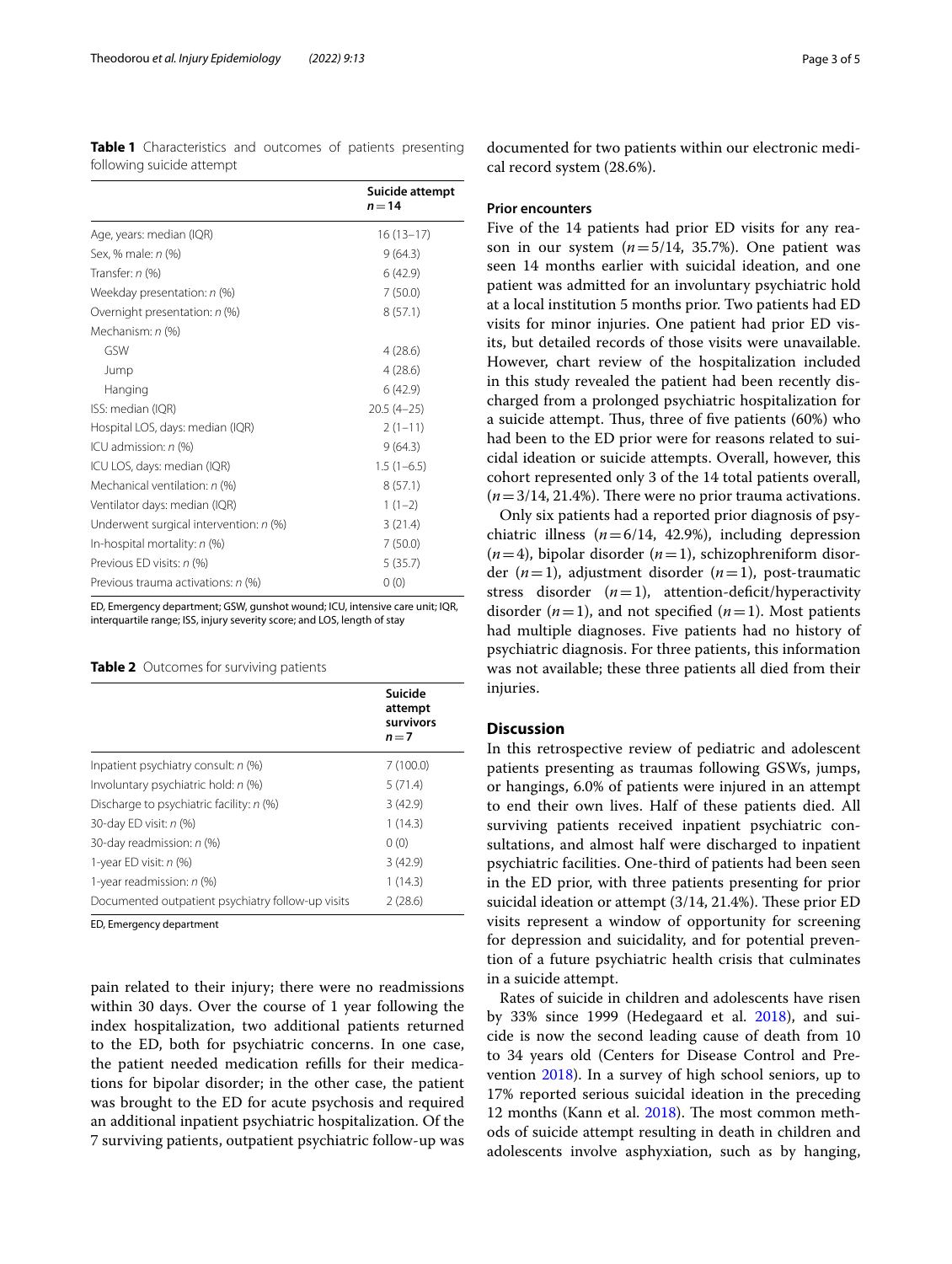and self-inficted frearm injuries (Shain [2016\)](#page-4-14), as seen in this study. Unfortunately, children and adolescents who attempt suicide by frearm frequently succumb to their injuries, with a reported lethality of up to 90% (Elnour and Harrison [2008\)](#page-4-15). These findings are supported by our cohort, with the highest lethality for self-inficted frearm injuries.

Psychiatric disorders are known risk factors for selfinficted frearm injury requiring hospitalization in adolescents (McLoughlin et al. [2019\)](#page-4-11). However, up to 54% of patients who die by suicide have no preexisting psychiat-ric diagnosis (Stone et al. [2018\)](#page-4-16). This finding is supported by our study of this subpopulation of pediatric trauma patients, with less than half (42.9%) having a prior psychiatric diagnosis.

We found that 36% of patients who presented following suicide attempt had a prior ED presentation, and of these 60% had been previously treated for suicidal ideation or after a suicide attempt. In a statewide study of predictors of self-harm ED visits among adolescents, 57% of patients had prior ED visits, compared to 50% of patients presenting for other reasons. However, only 9% of patients who presented for self-harm had prior ED visits for self-harm, indicating that the majority of ED presentations prior to suicide attempts are for unrelated concerns (Goldman-Mellor et al.  $2019$ ). This is supported by a single-center study of 42 adolescent suicides, which found that patients infrequently had prior suicide attempts, in particular among those who sustained self-inficted GSWs (Lyons et al. [2021\)](#page-4-18). Routine screening of adolescents presenting to the ED for non-psychiatric concerns uncovered a 30% rate of depression, with concurrent suicidality in 5–10% of patients (Esposito et al. [2020](#page-4-19)). ED visits can be used as an opportunity to screen for depression and self-harm risk factors and may allow for earlier identifcation of atrisk youth and referral to appropriate services.

Critically important in preventing child and adolescent suicide is frearm safety. States with stricter child frearm access prevention laws have lower rates of adolescent suicide (Webster et al. [2004](#page-4-20)). Firearms were present in nearly half of homes with children who have risk factors for self-harm or suicide, and of these, more than one-third do not practice safe frearm storage (Scott et al. [2018](#page-4-21)). As access to frearms within the home is a known risk factor for pediatric suicide (Flaherty and Klig [2020](#page-4-6)), education on safe frearm storage is critical in preventing both intentional and unintentional access to frearms. Firearm safety screening in the ED, combined with routine depression or suicidality screening regardless of chief complaint, has the potential to reduce the morbidity and mortality associated with pediatric suicide.

Our study has several limitations. The sample size is small, but as patients were drawn from prospectively collected institutional database at a large level 1 pediatric trauma center, the overall low rate of pediatric suicide attempts is likely similar in other major trauma centers. Although database studies may provide higher numbers of patients, details regarding psychiatric care and follow-up are not available, limiting their utility to address these pressing questions. As such, this study is a descriptive study, and the ability to perform meaningful statistical analyses is limited. In this study, we attempted to identify the rate of outpatient psychiatric follow-up in this population, but were limited by the nature of the electronic medical record (EMR), and we unable to determine if patients who did not have outpatient psychiatry visits truly did not have follow-up, or if they had follow-up within a diferent EMR system. We additionally did not capture any patients that were declared dead at the scene, which may represent a signifcant proportion of pediatric suicides by violent means given their high lethality. This study can be used

as a catalyst for future multicenter studies aiming to further evaluate predictors of violent suicide attempts among adolescents, and appropriate psychiatric needs during and after their hospitalizations.

# **Conclusion**

In conclusion, 6% percent of children injured by frearms, hanging, or jumps from height were the result of intentional acts of self-harm. These suicide attempts are highly lethal, with 50% of patients dying. Suicide by gunshot wound had the highest mortality. Psychiatric resource utilization in the inpatient setting and after discharge was high for surviving patients. Prior interaction with the healthcare system represents a window of opportunity for screening for depression, suicidality, and home safety and has the potential to save lives.

#### **Abbreviations**

GSW: Gunshot wound; ED: Emergency department; ISS: Injury severity score; LOS: Length of stay; IQR: Interquartile range; ICU: Intensive care unit.

#### **Acknowledgements**

The authors would like to thank Kristina Zbylut for her help with data collection from the trauma registry.

#### **Author contributions**

C.T. designed the study, acquired and analyzed the data, and drafted the manuscript. K.Y., S.C., E.S., and S.H. provided input to study design and provided critical feedback on the manuscript. A.B. assisted in study design and data analysis and provided critical feedback on the manuscript. All authors read and approved the fnal manuscript.

#### **Funding**

The project described was supported by the National Center for Advancing Translational Sciences, National Institutes of Health, through Grant Number UL1 TR001860 for author CMT. The content is solely the responsibility of the authors and does not necessarily represent the official views of the NIH.